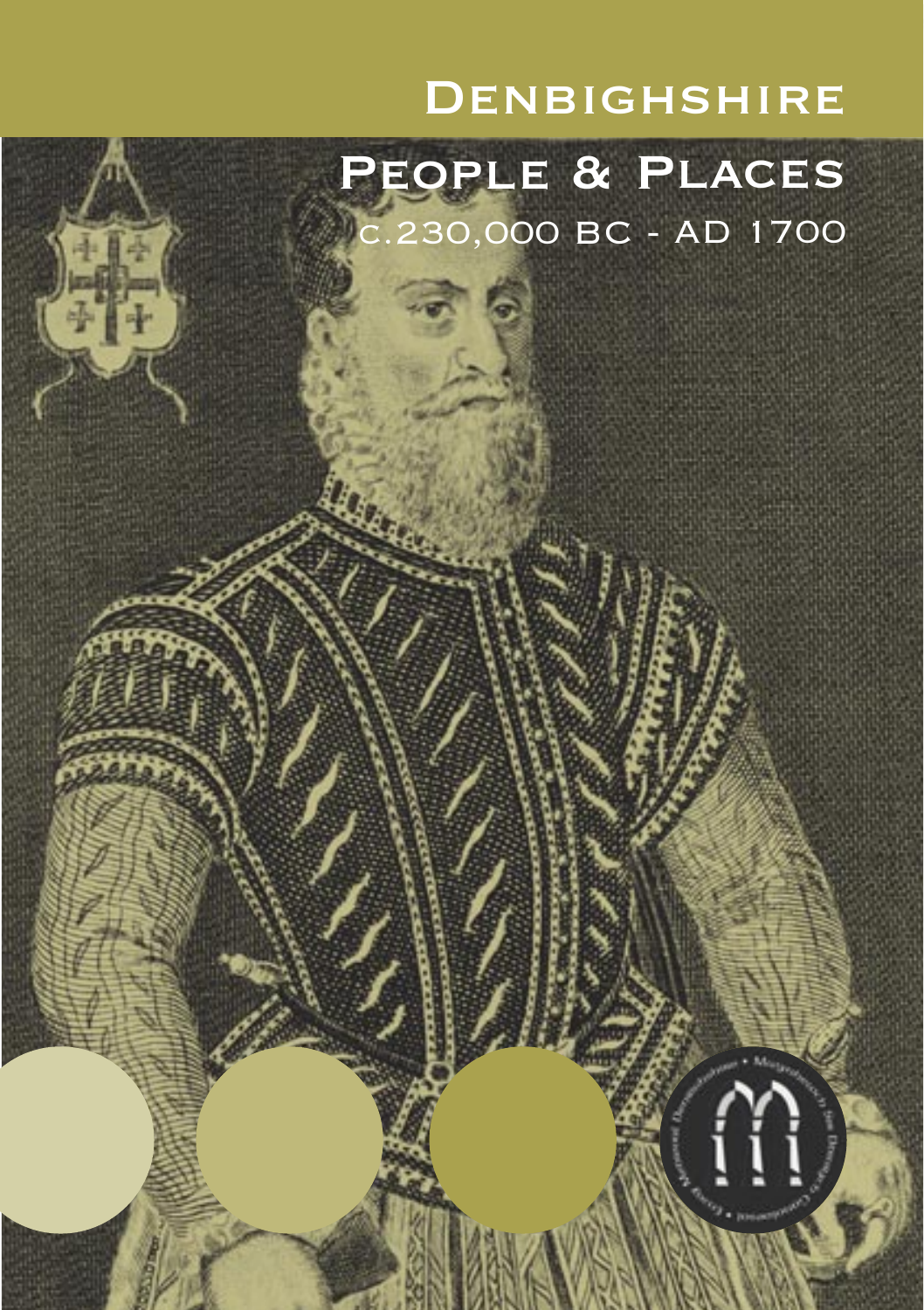### **INTRODUCTION**

This publication traces the story of Denbighshire's past and present through its people. Its aim is to tempt the visitor to explore the region by highlighting its dramatic history as well as suggesting places to visit.

Although much of interest is included, this leaflet does not claim to cover all there is to see and do in the region. Local bookshops, libraries and Tourist Information Centres have more detailed information.

Rhyl TIC 01745 344515/355068

### Llangollen TIC 01978 860828

WHY NOT VISIT OUR WEBSITE AT www.borderlands.co.uk

Whilst every effort has been made to ensure accuracy within this publication, the publishers accept no liability whatsoever for any errors, inaccuracies or omissions for any matters in any way connected with or arising out of the publication.

The Council gratefully acknowledges the help of CADW: Welsh Historic Monuments and the residents and businesses of Denbighshire.

#### Written and researched by Dr Charles Kightly.

### List of Chapters

1 The first Denbighshire People: Ice-Age hunters of Pontnewydd c.230,000B.C.

2 Tombs with a View: The Bronze Age People of Brenig c.2,000-1,500B.C.

3 Warriors and Farmers: Iron Age people of the Clwydian hillforts c.1,000 B.C.-A.D.43

4 Bathers and Bronze-Smiths: Romans and Britons at Prestatyn c.A.D.120-160

5 Roman Emperors to Welsh Princes: King Eliseg (c.750) and his Pillar at Valle Crucis

6 'A renowned baron of strength': Robert of Rhuddlan (c.1040-1093), Norman adventurer

7 A Turbulent Prince: Dafydd ap Gruffudd, last Welsh lord of Denbigh (c.1236-1283)

8 The Bard of Llechryd: Iolo Goch (c.1325-c.1398)

9 'Sole chief of Wales': Owain Glyndŵr (c.1359-c.1417)

10 Rescuer of the Red Dragon: Rhys Fawr ap Maredudd (c.1460-c.1520)

11 'The most complete man': 'Sir' Richard Clough (c.1530-1570)

12 'The Mother of Wales': Katheryn of Berain (1535-1591)

13 'Most universally learned': Humphrey Llwyd of Denbigh (1527-1568)

14 'The Gospel in our native tongue': The Elizabethan Bible Translators

15 The Entrepreneurs: The Myddelton Family of Denbigh and Chirk

16 'Old Blue Stockings': Colonel William Salesbury (1580-1660)

17 'Grandmother Salesbury': A Stuart family saga

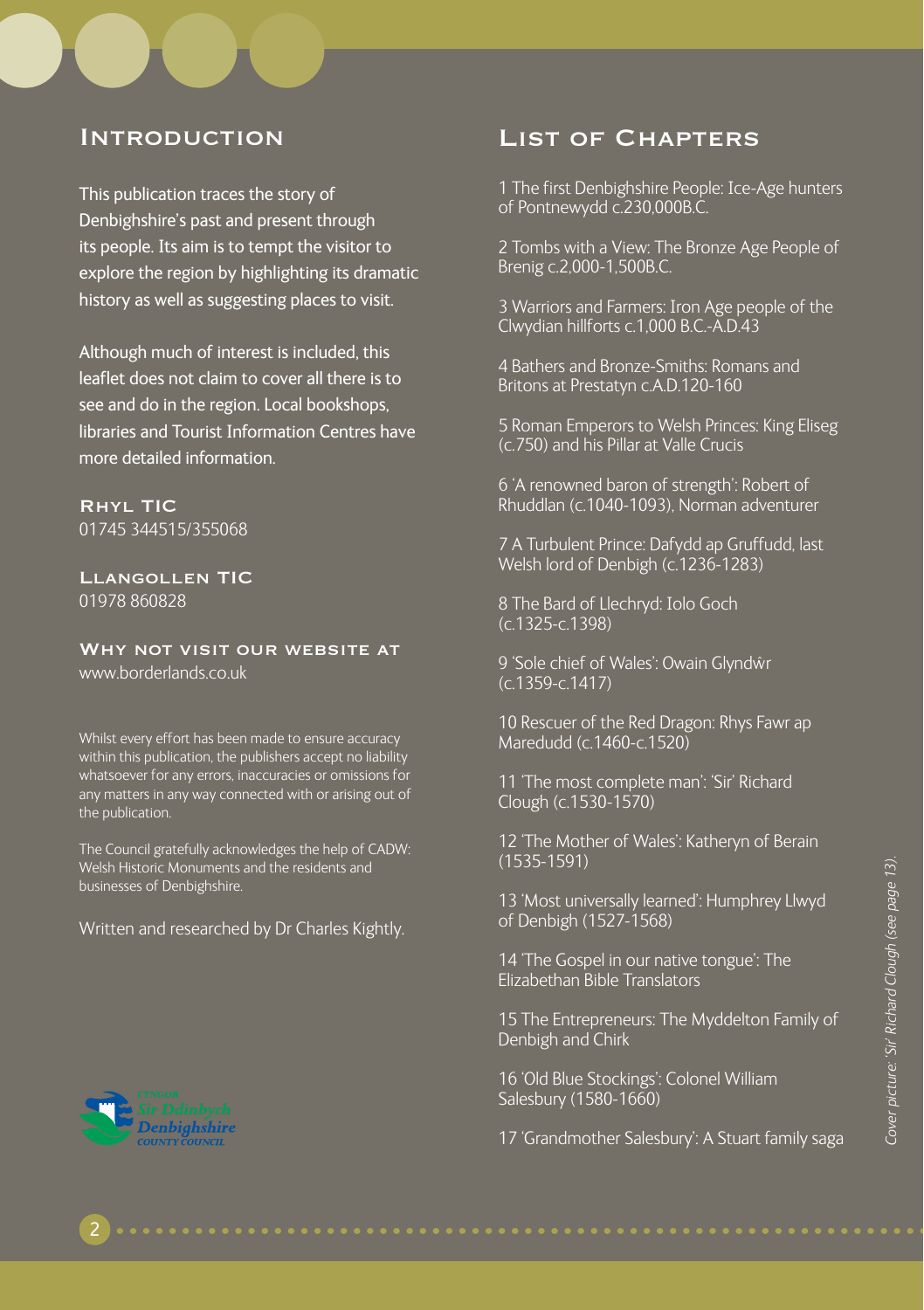### 1 The first Denbighshire People: Ice-Age hunters of Pontnewydd c.230,000B.C.



*Pontnewydd Cave, hominid tooth. By permission of the National Museum of Wales.*

The first known inhabitants of Wales lived in Denbighshire. Their remains (much the oldest yet found in Wales and among the earliest in Britain) were excavated between 1978 and 1984 at Pontnewydd Cave, in the Elwy valley about 2 miles (3 km) north of Henllan. Dating from about 230,000B.C., they included teeth and bone fragments from at least three individuals - an adult and two children - along with many stone hand-axes, scrapers and spear-tips.

These earliest Denbighshire people belonged to a small band of hunters, wandering vast territories on the edge of the habitable world during an interval between Ice Ages: Pontnewydd is the north-westernmost site of its period, the early Palaeolithic or 'Old Stone Age'. Britain was then still joined to Europe in a single land mass, and the landscape round the cave was probably cold open tundra. From the cave-mouth (facing south-west, away from biting winds) the nomads could keep watch for the animals they hunted or hid from - bison, horses, rhinoceros, brown and cave bears and leopard-like cats.

Classified as 'early Neanderthals', the Pontnewydd people were much smaller and stockier than modern humans, with massive barrel-chests and powerful vice-like jaws, equipped with broad shovel-like teeth which they used as a second pair of hands. Their children developed more rapidly than ours (perhaps after year-long pregnancies), but they rarely lived to be much more than thirty. Evidence from the cave proves that they lit fires for warmth and protection, but we do not know whether they used spoken language: at any rate they had few neighbours, for there were probably never more than fifty people in all Wales at any one time.

An evolutionary dead-end, such transient Neanderthal visitors would be driven south by resurgent ice, and eventually superseded by the ancestors of modern humans - like those who two hundred thousand years later left traces in Ffynnon Beuno and Cae Gwyn caves near Tremeirchion. Not until after about 10,000B.C., when the glaciers finally retreated, did the continuous human habitation of Denbighshire really begin.



*Pontnewydd Cave, hominid tooth. By permission of the National Museum of Wales.*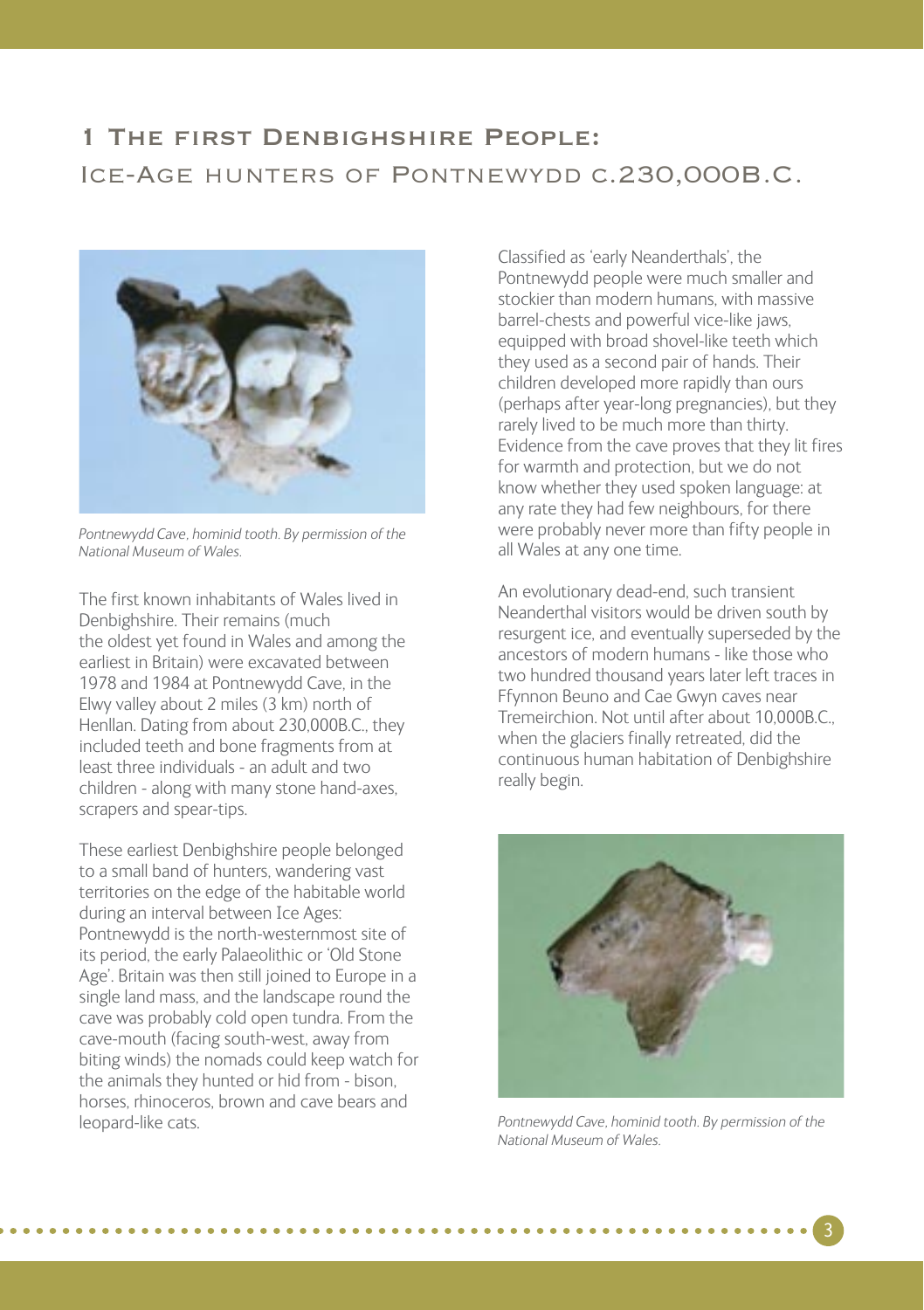## 2 Tombs with a View: The Bronze Age People of Brenig c.2,000-1,500B.C.



Boncyn Arian. © CPAT 86-c-65.

Throughout the Denbighshire uplands, prehistoric burial mounds and marker cairns crown summits and skyline ridges, carefully sited so as to be seen for miles around. The legacy of the Bronze Age people who raised them some four millennia ago, they form a complex network of sight-lines stretching over very long distances, visually linking scattered communities and (many archaeologists now believe) the 'sacred landscapes' they created.

At the head of Llyn Brenig, a 'drowned valley' reservoir amid the wild moorlands of Mynydd Hiraethog on Denbighshire's western fringe, one such sacred landscape has been dramatically recreated. A lonely and highly atmospheric (but well-signposted) Archaeological Trail links a series of Bronze Age ritual monuments, built between c.2,000B.C. and c.1,500B.C. by the people who lived in the now submerged valley below. Some five kilometres long, the trail includes not only large 'round barrow' burial mounds like Boncyn Arian ('the mound of silver'), but also two reconstructed circular 'temples', a large lakeside 'Ring Cairn', and an unusual and spectacular 'Platform Cairn', seemingly sited to give the widest possible views. The whole complex focuses on a prominent marker cairn, linking it in turn to a

4

chain of distant hilltop mounds stretching away to Snowdonia and the sea.

Archaeology has revealed many sober facts about this 'gallery of Bronze Age architecture'. Its centrepiece, the Ring Cairn with its circle of timber posts, was in use for more than five centuries; its burial mounds were raised over circles of stakes and hurdles; its builders used pottery from far away on the Shropshire borderlands. But the mysteries remain, and may never be solved. Why were only about twenty people - including babies as well as adults buried here during five centuries? Who were these favoured few: the lineage of a chieftain, or the members of a cult? Why was charcoal carefully deposited within the Ring Cairn? Were a cremated baby's earbones deliberately buried separately beneath Boncyn Arian? Why, above all, did the Bronze Age people of Brenig devote so much labour to converting the head of their valley into a 'sacred landscape' for the dead?

### Places to visit

The Brenig Archaeological Trail also includes the earthworks of a medieval farmstead ('Hen Dinbych') and remains of later 'hafodau' (summer dwellings). From Denbigh, take the B4501 towards Cerrigydrudion, turning left after 7.2 miles (11.6 km) signposted 'Archaeological Trail Car Park'. A shorter walk including some of the monuments is also available: but the spectacular Platform Cairn is well worth extra effort. In any case walking boots are advisable.

The lakeside Visitor Centre and site museum (including models and reconstructions of the Bronze Age features) is about 3.5 miles (5.5 kms) further along the B4501: there are also signposted nature trails. Tel: 01490 420463.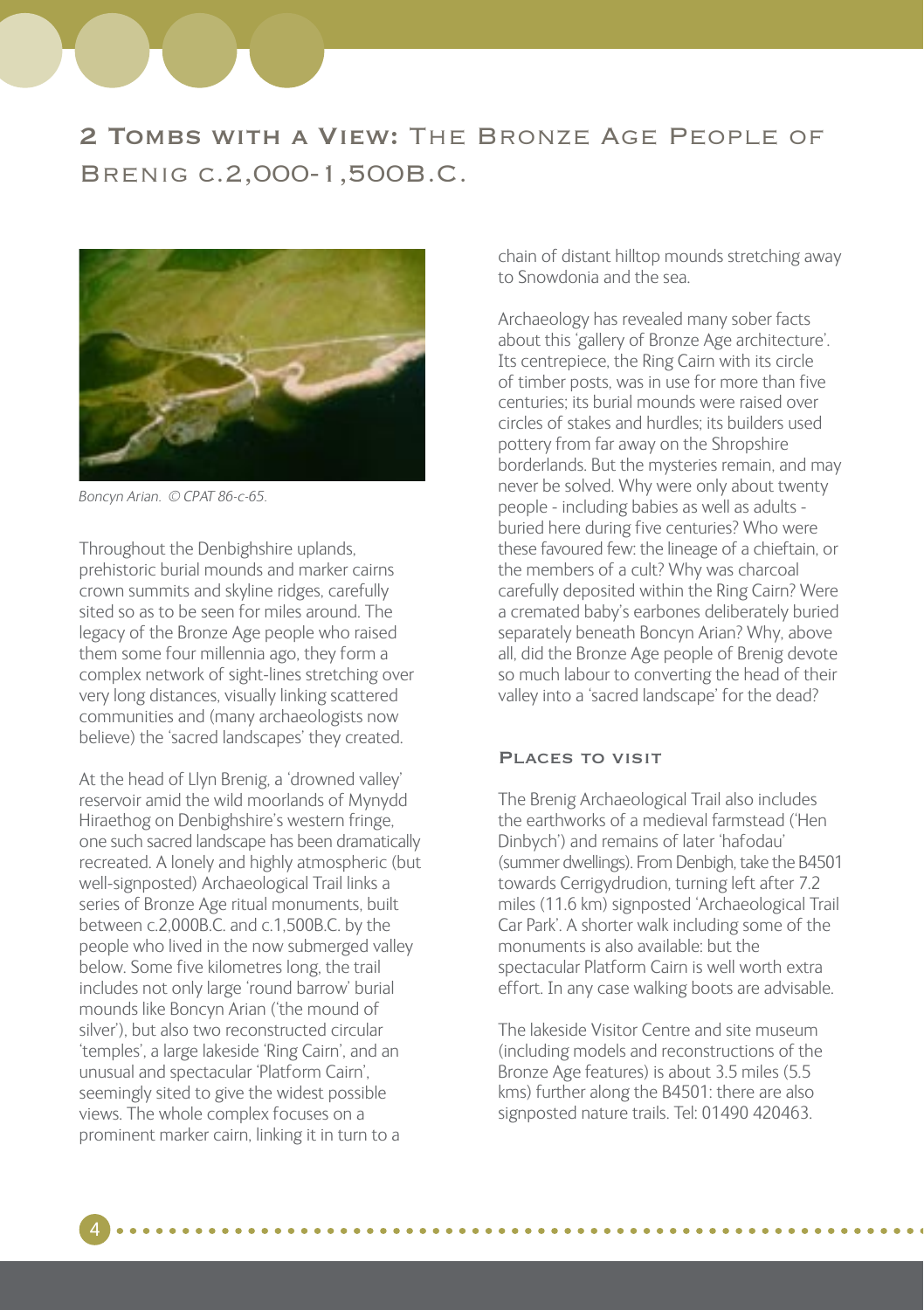### 3 Warriors and Farmers: Iron Age people of the Clwydian hillforts c.1,000B.C.-A.D.43

The people of Iron Age Denbighshire lived in a far harsher world than their Bronze Age predecessors. A catastrophic deterioration in climate, by rendering much of the uplands unusable, had increased competition for the remaining farmland, and produced a divided, warlike society dominated by chieftains and warriors. Weapons - increasingly made of iron - and defence were now more important than 'sacred landscapes', and in place of burial mounds and ritual circles communities now built the fortified settlements called 'hillforts'.

Denbighshire, indeed, boasts some of the most spectacular hillforts in Wales: most notably the famous chain along the Clwydian Hills, watching over the fertile vale below. No less than six occur within 15 miles (22.5 km), from Moel Hiraddug near Dyserth in the north, via Moel y Gaer (Bodfari); the vast 52 acre (21 ha.) fort of Penycloddiau near Llangwyfan and Moel Arthur less than a mile away; to Moel y Gaer on the slopes of Moel Famau and powerful Foel Fenlli above Llanbedr Dyffryn Clwyd.

Protected by their ditches and ramparts - originally reinforced by stone or timber walling - the people of these fortress villages lived in circular huts, whose outlines can still be traced after heather clearance. Excavations at nearby Moel y Gaer (Rhosesmor) revealed that such huts might be up to 38 feet(11.5 metres) in diameter, with a ground area comparable to a modern bungalow.

Well planned and organized, these hillfort communities were doubtless controlled by tribal chieftains. Their people spoke a language recognizably akin to modern Welsh: they worshipped gods connected with water, sacrificing in bogs, pools and springs such prized possessions as the ornate iron firedog discovered at Capel Garmon (now in Conwy) or the splendid bronze shield mountings from Moel Hiraddug hillfort.

The warlike farmers of Iron Age Denbighshire clearly appreciated fine craftsmanship.

#### Places to visit

Penycloddiau, Moel Arthur and Foel Fenlli hillforts are all on Offa's Dyke Path. Moel Arthur is directly accessible from the car park immediately below. Turn right off the B5429 at the roundabout north of Llandyrnog; take the second minor road left, continuing to the top of the pass. From Moel Arthur it is a short (1.5 km) walk north to Penycloddiau. A much longer (6.5 km) walk south from the car park (beginning with a sharp climb) leads to the summit of Moel Famau and on to Foel Fenlli.

Foel Fenlli is also accessible from Llanbedr Dyffryn Clwyd: take the minor road off the main A494 Ruthin-Mold road just after the sharp hairpin bend in the village, park about a mile further on, and walk up Offa's Dyke path. Other hillforts worth visiting are Caer Drewyn, Corwen (enquire at local One-StopShop for route) and Moel y Gaer (Llangollen), accessible via a strenuous walk from the Horseshoe Pass.

For all these visits, walking boots, good weather and determination are required.



*Moel Arthur. © Crown Copyright RCAHMW.*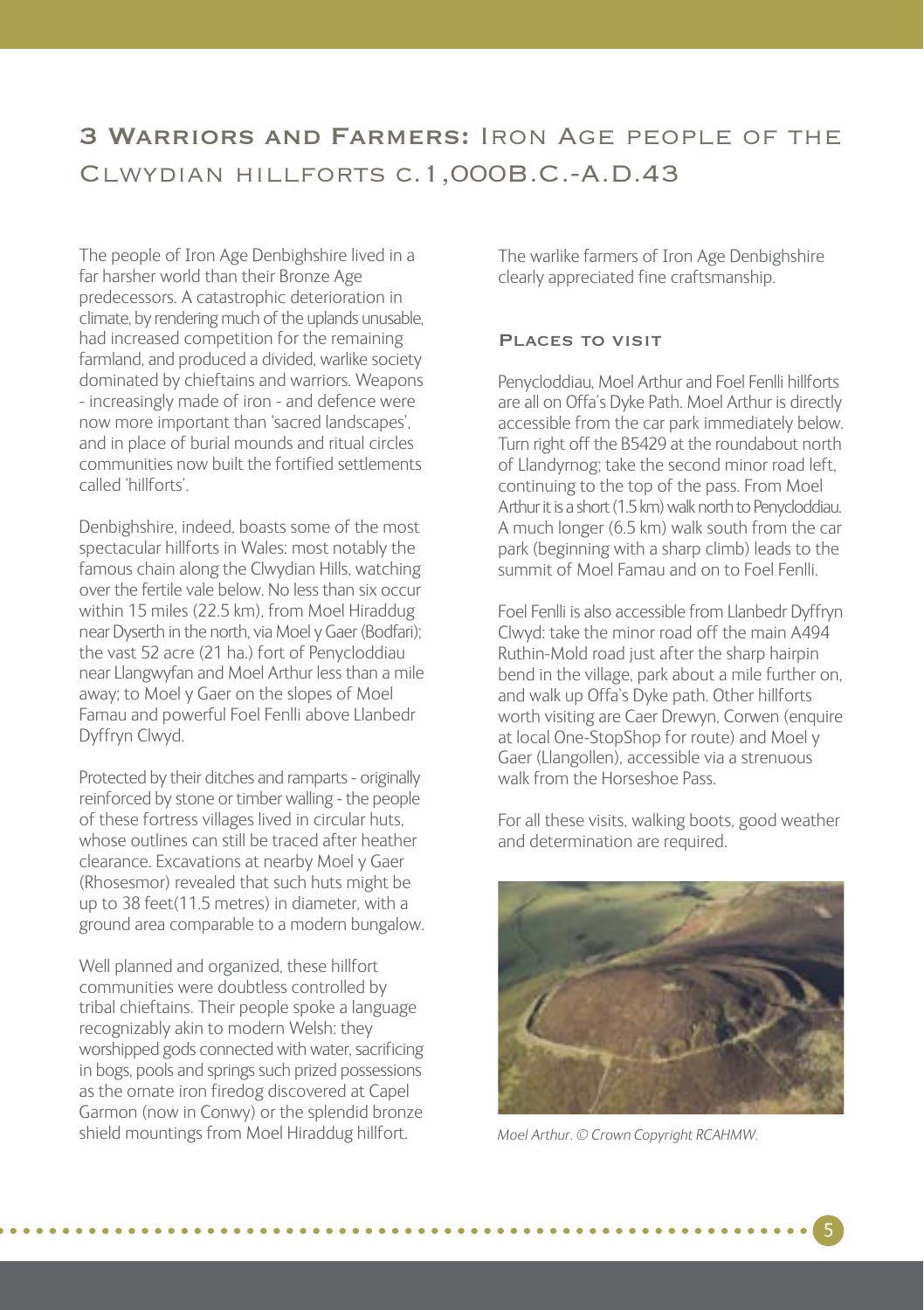



*Roman Baths, Prestatyn.*

Denbighshire was the first part of Wales to experience the might of Rome, when in A.D.48 a Roman expeditionary force attacked the Deceangli - the British tribe of'Tegeingl', the coastal lands between the Dee and the Clwyd rivers. Three decades later the invaders finally subdued the Ordovices - the fierce 'hammerfighters' west of the Clwyd - and established a great legionary fortress at Chester. Modern travellers still follow the routes of Roman roads east and west of St. Asaph, and Roman forts may await discovery near Corwen, Ruthin and St. Asaph itself. But the most telling evidence of everyday life in Roman Denbighshire comes from the outskirts of Prestatyn, where a mixed community of Romans and Britons shared a little bath-house.

Begun in about A.D.120, the Prestatyn bathhouse was a miniature version of the 'saunas' found in every corner of the Roman Empire. Bathers started in the 'caldarium' ('hot room'), with underfloor heating supplied by a furnace: here they coated themselves with olive oil, then scraping it off (with the dirt) as they sweated in the steam. Next they relaxed in a 'tepid room', before moving on to the

6

'frigidarium' and plunging into a cold bath-pool.

Tiles bearing the stamp of the 20th Legion, the garrison of Chester, show that the bath-house was built with military help: but few of its customers were soldiers. Among them must have been the British bronze-smiths from the workshops discovered nearby, along with a range of their products. These included many fine bronze brooches - some adorned with silver coating and multi-coloured enamels - as well as moulds for horse-harness ornaments. Perhaps travelling craftsmen, one of the smiths had owned a large dog, found carefully buried beneath a workshop floor.

Other bathers doubtless came from the Roman lead-mines at nearby Meliden, or those further afield on Halkyn Mountain, near Flint. Others again may have been Roman or British sailors, for archaeologists believe that a Roman harbour once lay nearby, a convenient outlet not only for heavy lead ingots but also for the luxury goods ('A Present from Prestatyn'?) made by local bronze-smiths.

#### Places to visit

The foundations of the bath-house can be reached by taking the A547 out of Prestatyn towards Rhuddlan. Crossing the bridge just outside the town, take the second right (Melyd Avenue). The bath-house is at the end of the cul-de-sac.

*Roman Baths, Prestatyn. © CPAT.*

. . . . . . . . . .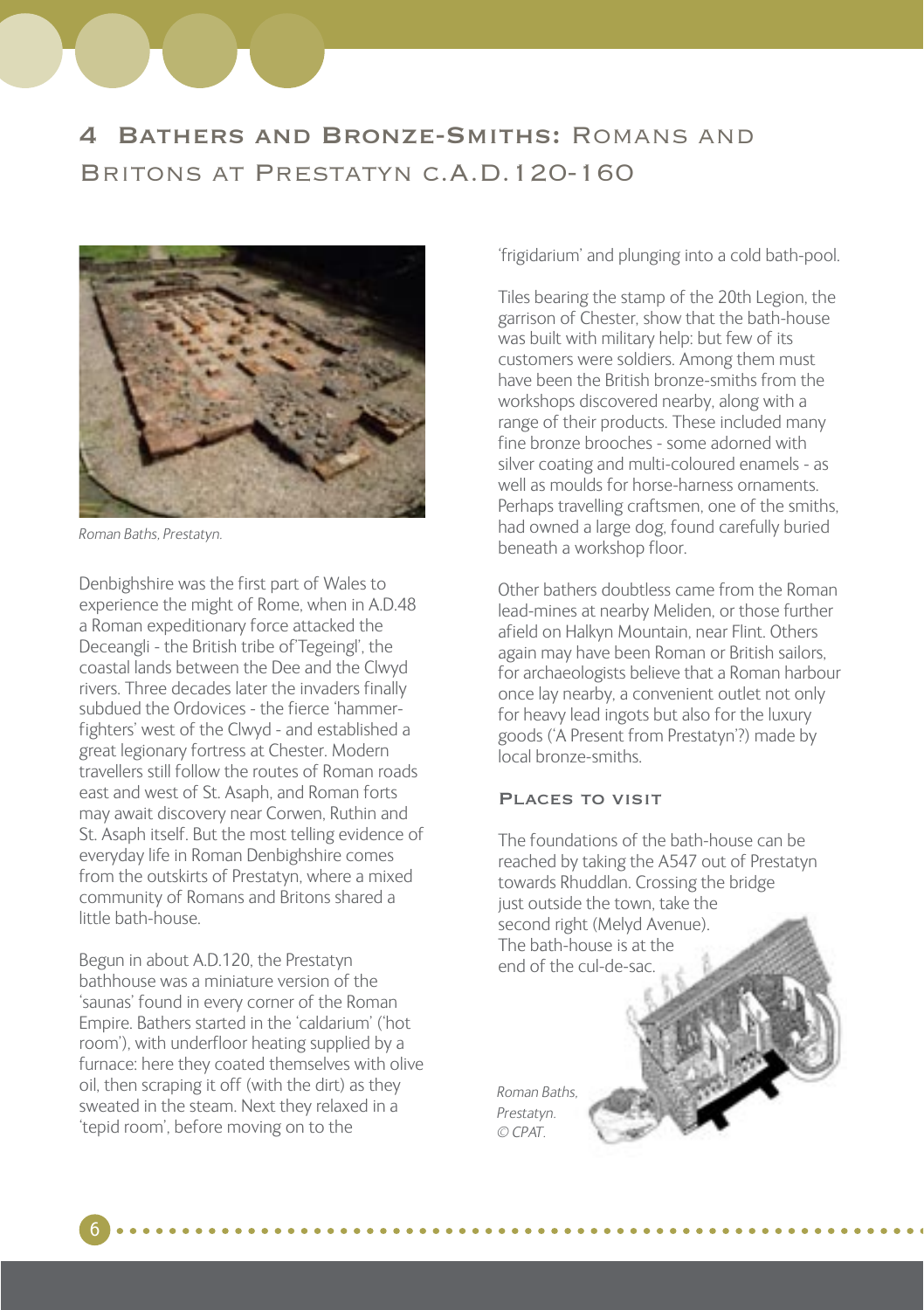## 5 Roman Emperors to Welsh Princes: King Eliseg (c.750) and his Pillar at Valle Crucis



*Eliseg's Pillar. © CADW.*

During the four centuries which followed the collapse of Roman government after c.A.D.400, Wales emerged as a separate nation. But exactly how this happened is shrouded in an obscurity illuminated only by half-historical legends, or by scattered clues from archaeological finds and worn inscriptions. Near the road from Llangollen to the Horseshoe Pass, not far from the medieval abbey of Valle Crucis, stands one of the most precious of these clues - the Pillar of Eliseg.

Now a broken stump set on an ancient burial mound, the Pillar once stood some 20 feet (6.1 m) high, topped by the cross which gave its name - 'Valle Crucis', 'the vale of the cross' - to this beautiful valley. On its shaft is a Latin inscription, now scarcely traceable and already

fragmentary when it was copied down in 1696. It records that the Pillar was set up by Cyngen (d.854), the last independent King of Powys and southern Denbighshire, in memory of his great-grandfather King Eliseg. This Eliseg, the inscription declares, 'annexed the inheritance of Powys - laid waste for nine years - out of the hands of the English with fire and sword'. In other words, he drove out the Anglo-Saxon invaders who continually threatened the Welsh borderlands, probably in about A.D.750. His victories may have led indirectly to the construction of Offa's Dyke, the great border earthwork boundary a few miles to the east.

Still more vital to historians is the inscription's proclamation of Eliseg's ancestry, stretching back across the 'lost' centuries to the Emperor Magnus Maximus (d.A.D.388), one of the last Roman rulers of Britain, and to his son-in-law Vortigern, the Romano-British 'Great Lord' who allegedly first invited Hengist's Saxons into the land. The Pillar, however, records only that Vortigern was 'blessed by St. Germanus' (or Garmon), whose shrine stood a few miles to the north at Llanarmon-yn-Iâl, and who may have won a bloodless victory over the Saxons here in the Horseshoe Pass. Whether all this is actually true we may never know: what matters is that the Christian princes of early Wales believed themselves the true heirs of Rome.

#### Places to visit

Eliseg's Pillar stands in a field to the right of the picturesque A542 road from Llangollen via the Horseshoe Pass to Ruthin. Valle Crucis Abbey (where parking is also available) is very well worth a visit, and the Pillar is only a short walk away.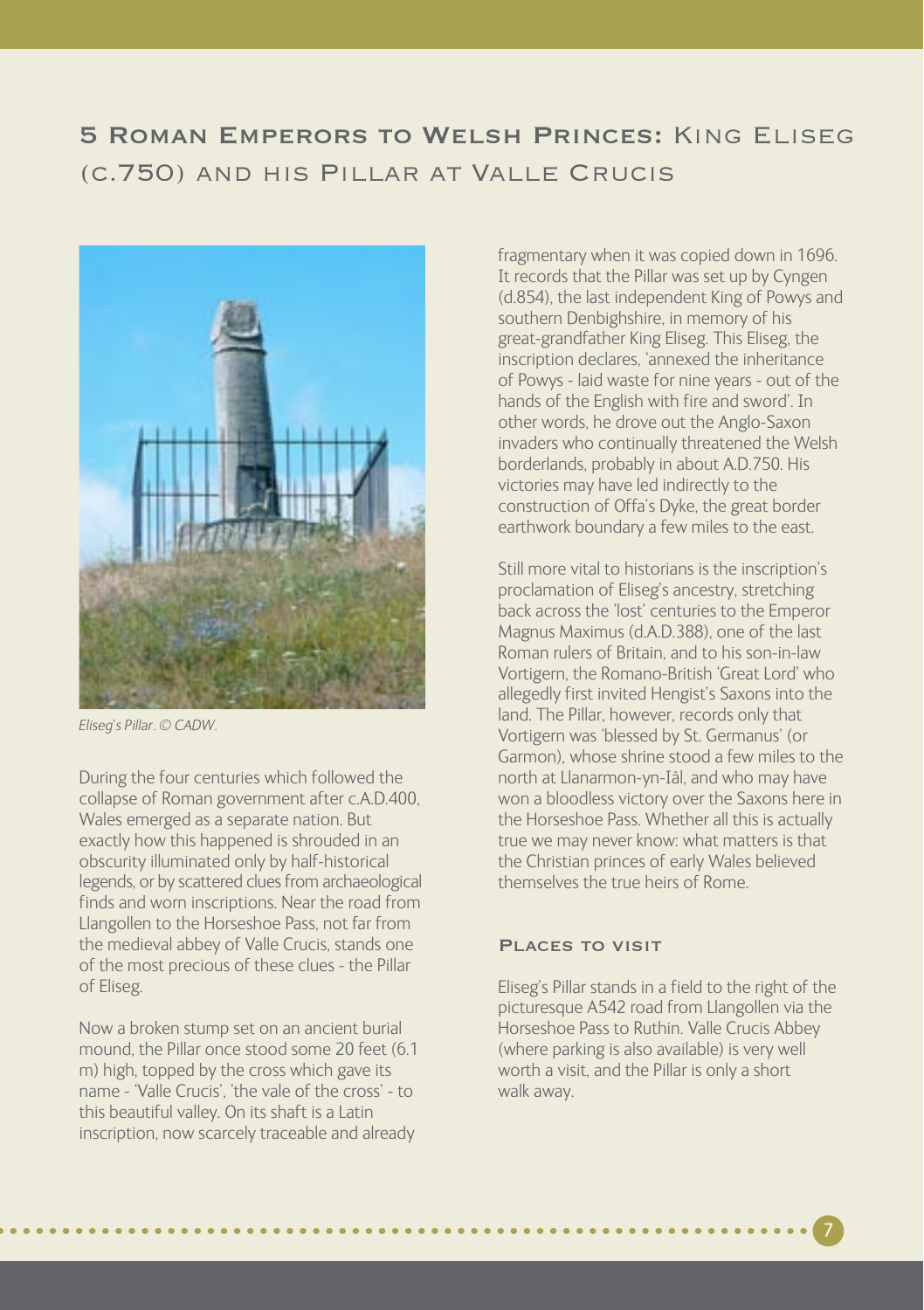## 6 'A renowned baron of strength': Robert of Rhuddlan (c.1040-1093), Norman adventurer



*Reconstruction of a motte and bailey at Twt Hill. © CADW.*

Just upstream from the great stone castle of Rhuddlan stands an earlier fortress, the massive earthen mound called Twthill. Once topped by a timber keep-tower and protected by a stockaded enclosure, this was the stronghold of one of the most ruthless warriors ever to afflict North Wales the Norman freebooter Robert of Rhuddlan.

Born of an aristocratic Norman family, Robert de Tilleul was nevertheless trained at the English court of King Edward the Confessor. After the Battle of Hastings, he took service with his equally ambitious cousin Hugh 'the Fat' (or 'Hugh the Wolf '), Norman Earl of Chester. Hugh gave him the dangerous task of defending and expanding the borders of his territory, operating from a new outpost fortress raised at Rhuddlan on the Clwyd crossing, that ancient flashpoint of Anglo-Welsh wars.

There, bemoaned a Welsh chronicler, 'he stationed horsemen and archers on foot, and they did so much damage as had never been seen since the world's beginning'. Norman castles and Norman knights were new and devastating weapons in Wales: Robert used them to shattering effect, sometimes in shifting alliances with discontented Welsh rulers. Gruffudd ap Cynan, the famous 'Welsh Viking', sought Robert's help

to gain the throne of Gwynedd, but then immediately turned to assail him at Rhuddlan, where Twthill's keep only just held out. A few years later, guided by Welsh allies through the Snowdonian passes, Robert retaliated by devastating the Llŷn Peninsula.

In a determined attempt to make himself independent ruler of North Wales, Robert steadily extended his territory from Rhuddlan westwards to Deganwy on the Conwy, where he raised a new fortress-base for further conquests. But there he met an adventurer's death. Disturbed from an afternoon nap by news of a Welsh seaborne attack, he charged unarmoured and with only one companion at the raiders. Within minutes he was 'stuck full of arrow like a hedgehog', and his severed head was impaled as a trophy atop a Welsh ship's mast. Thus passed an ambitious, proud and greedy swashbuckler, yet a warrior hailed even by his Welsh enemies as 'a renowned, valiant, baron of strength'.

#### Places to visit

Robert's fortress of Twthill can be reached by a waymarked footpath from Rhuddlan Castle (well worth a visit in itself). The summit of Twthill provides good views of the river, the earthworks of a Norman settlement, and back towards the later castle and town.



*The construction of the Motte at Hastings (1066) as seen in the Bayeux Tapestry. Robert of Rhuddlan's father was in charge of building work here. © CADW.*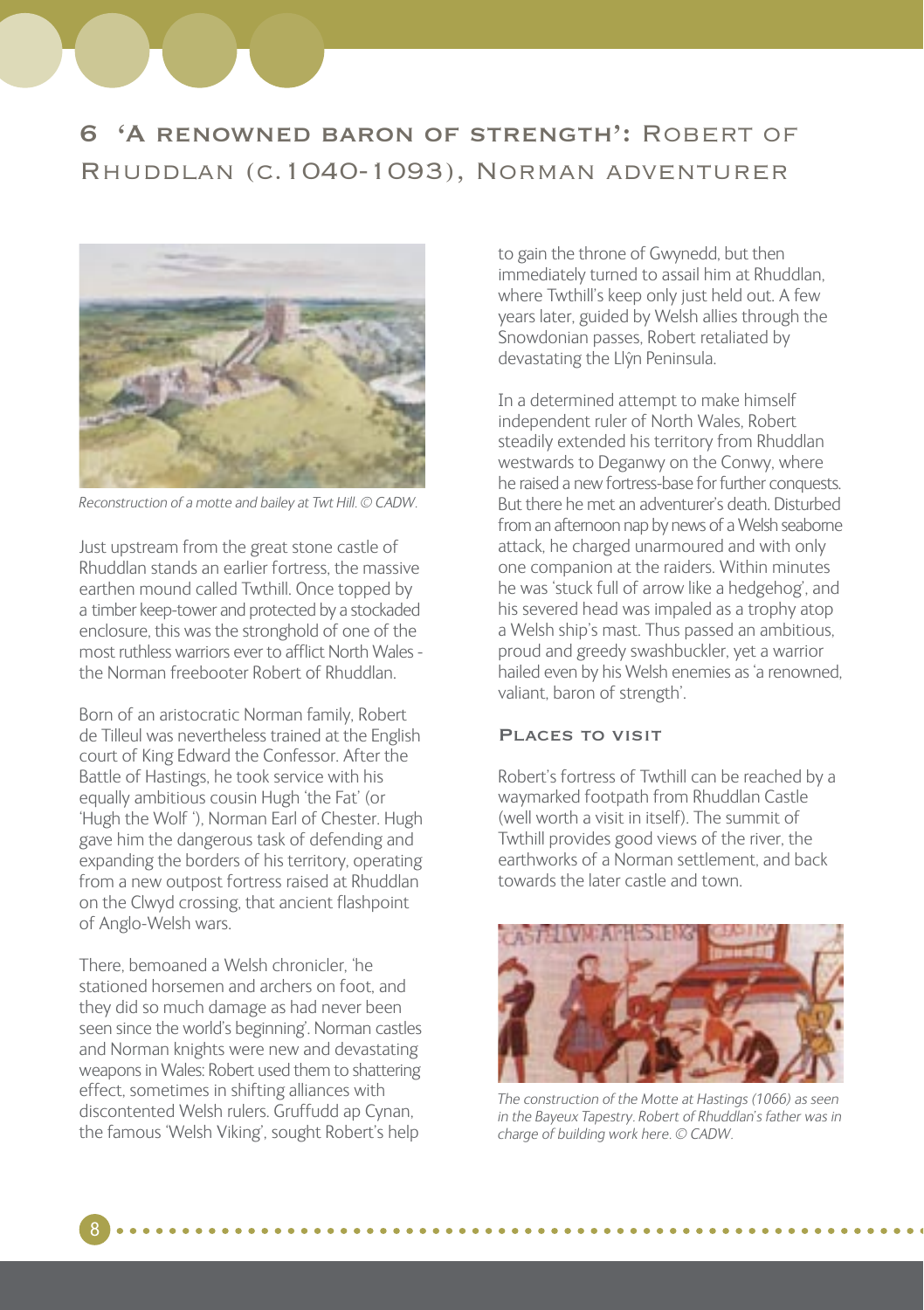## 7 A Turbulent Prince: Dafydd ap Gruffudd, last Welsh Lord of Denbigh (c.1236-1283)



*Denbigh Castle.*

At dead of night on Palm Sunday eve 1282, Dafydd ap Gruffudd stormed into Hawarden Castle near Chester, snatching its English lord from his bed. Dafydd had been expected at Hawarden, but as a peaceful Easter guest: he had even sent a gift of salmon in advance. Until the moment of attack, moreover, he was a trusted ally of the English, who had made him Lord of Denbigh, Ruthin and Hope as a reward for his support against his own elder brother, Llywelyn (the Last) Prince of Wales. Nor, until that moment, did Llywelyn himself apparently know that Dafydd had - yet again - changed sides.

Dafydd's turbulent career, in fact, could scarcely be matched by the most imaginative fiction. As a child hostage in the Tower of London, he had probably seen his father plunge to his death while attempting to escape. Thereafter he had three times betrayed his brother Llywelyn, been restored to favour, and betrayed him again. Only after his attack on Hawarden sparked off King Edward I's decisive campaign to conquer Wales did Dafydd at last remain true to Llywelyn and the cause of Welsh independence.

When Llywelyn fell in battle in December 1282, Dafydd himself took the title of Prince of Wales: but within months he was a hunted fugitive. In June 1283 he was betrayed, wounded and captured 'by men of his own tongue' - perhaps his own followers - and sent in chains to Shrewsbury. There, in October, he was convicted by an English Parliament on four charges of treason, homicide, sacrilege (because of his Eastertide assault on Hawarden) and plotting King Edward's downfall. Accordingly he suffered fourfold execution, being dragged to the scaffold, half-hanged, disembowelled alive and then cut into quarters.

'A restless, discontented, shifty schemer'; 'true neither to the Welsh nor the English'; 'the ablest but most treacherous of Llywelyn's brothers'; the verdicts of Welsh historians on Dafydd ap Gruffudd are equally harsh. Only the Dictionary of Welsh Biography has a good word to say for this last Welsh Lord of Denbigh, 'a man of exceptional courage and personal attractiveness'.

#### Places to visit

Little survives to commemorate Prince Dafydd within modern Denbighshire: his castles at Denbigh and Ruthin were both spectacularly rebuilt by the English. Denbigh Castle open March to September, Monday to Friday 10am-5.30pm, Saturday and Sunday 9.30am-5.30pm. Daylight opening in the Winter months. Outside the district, however, there are considerable remains of the castle he constructed at Caergwrle (or Hope Castle), the last purely Welsh castle ever built: freely accessible via a footpath from Caergwrle village, some 5 miles north-west of Wrexham via the A541 to Mold. The remains of Hawarden Castle can also be seen in the grounds of the later house, Gladstone's home (open Summer Sundays only).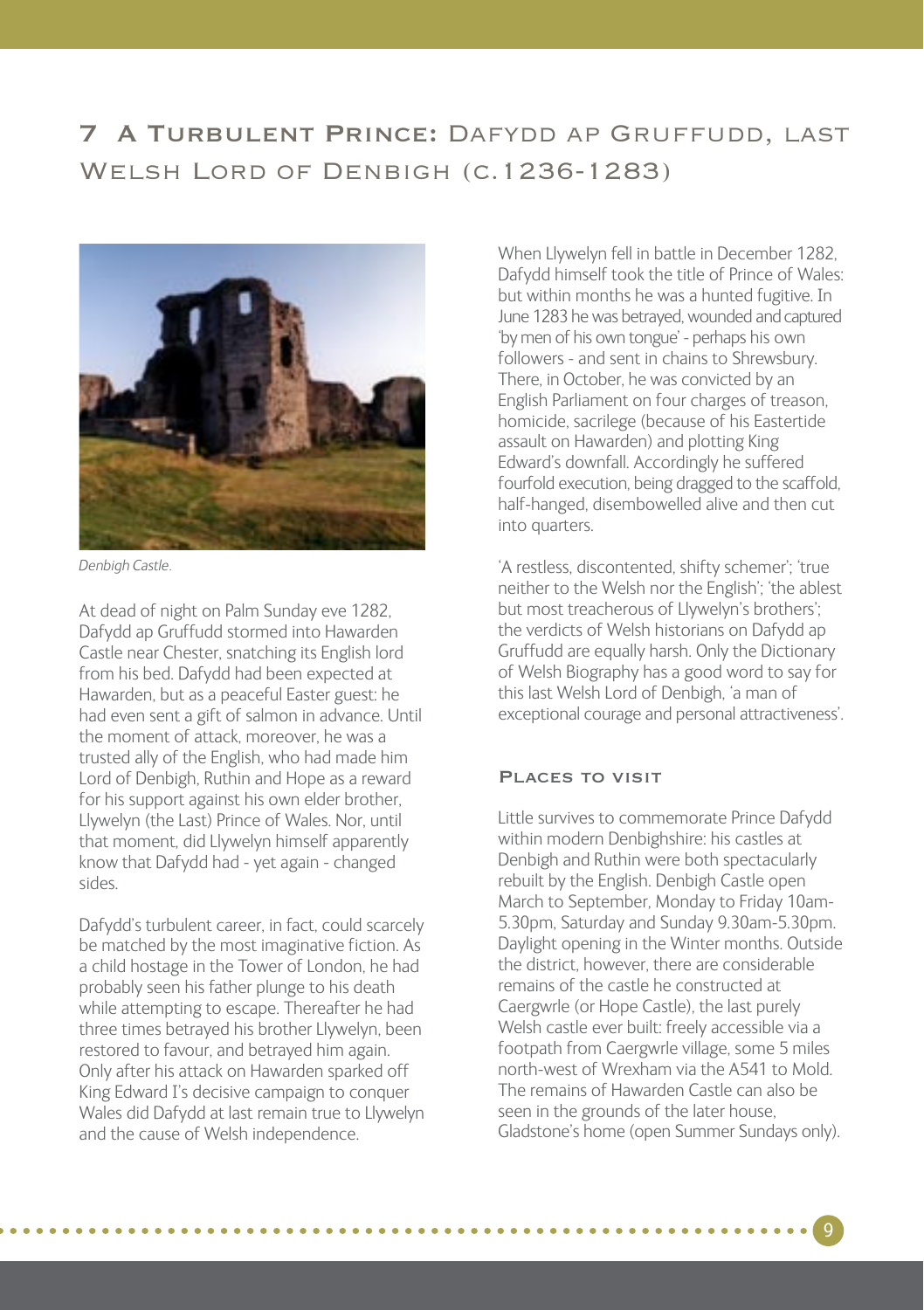### 8 The Bard of Llechryd: Iolo Goch (c.1325 c.1398)



*St Asaph Cathedral.*

'I must avoid shepherds, and order those ... on the road to keep out of my way, warn them fro afar, not to say 'boo' ... I must avoid the mill of Henllan, weak-roofed wizened hag and its clap like a floppy sow ... and its millrace, on a winter night, and its stony road, and its ditch; I must watch out for the trap-filled ford of Glyn Meirchion and the hollow Coedfron; I must beware of the deep narrow hollow road with its rocky slope above the church, an awful road to Denbigh Fair ...'

Translation by D Johnston, Gomer Press, 1993.

So mused the bard Iolo Goch in about 1380, nervously contemplating a journey on a new and untried horse from his home at Llechryd near Henllan to Denbigh.

This graphic snapshot of medieval Denbighshire life is one of many in the poems of Iolo Goch ('Red Iolo'), the premier Welsh poet of his time. Probably born at Llechryd, where he spent most of his life, he was educated as a chorister at St. Asaph Cathedral, and always maintained close links with its bishops and clerics - like Archdeacon Ithel ap Robert, who gave him the new horse.

Some forty of his poems survive, many richly tinged with humour and self-mockery: he often calls himself 'an old cripple' (Welsh: cleiriach), whose stubbly beard repelled the girls. But he was capable of scurrilous satires against the Chester friar who dared to condemn priests' girlfriends:

#### 'great ugly bald-scabby burdock stiff-trousered seal full of cabbage'

and of a touching ode to a patient ploughman:

### 'there would be no life, no world without him'.

Yet above all Iolo was a 'praise poet', proclaiming the nobility and generosity of his many rich patrons. During his long life he journeyed throughout Wales, receiving hospitality and gifts in mansions and castles from Penmynydd in Anglesey to Criccieth, Carmarthen and St. David's. The land he travelled was a peaceful one, where Welsh and English lived harmoniously together. Two of his poems, indeed, are addressed to King Edward III and Roger Mortimer, Earl of March and Denbigh: but most honour Welsh clerics and aristocrats (Welsh: uchelwyr), foremost among them Owain Glyndŵr (Ch.9), then living in peaceful luxury at his 'fair court' of Sycharth near Llansilin. Within a few years of Iolo's death, however, Sycharth was a plundered ruin, and the pleasant Wales he described was a land at war.

### Places to visit

Henllan is a pleasant village with a medieval church remodelled in Georgian and Victorian times, as well as the late medieval, thatched Llindir Inn reputed to be haunted. Enjoy Medieval Denbighshire, a publication detailing Denbighshire's legacy of medieval remains is available from libraries and Tourist Information Centres locally.

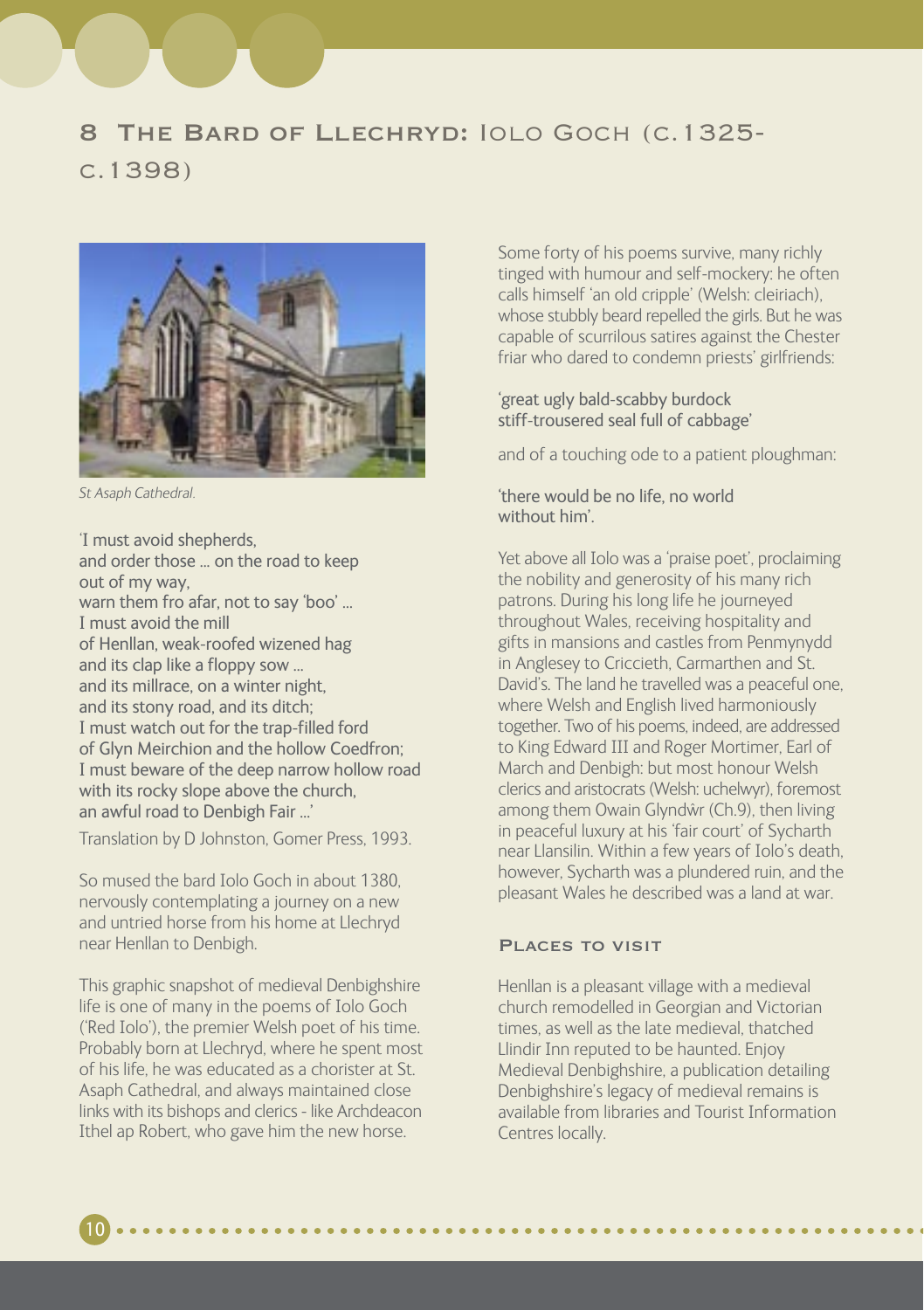### 9 'SOLE CHIEF OF WALES': OWAIN GLYNDŴR (C.1359c.1417)

Owain Glyndŵr is without rival the most famous of Denbighshire's medieval people, and the story of his struggle for Welsh independence (1400-c.1415) has often been told. Yet details of Glyndŵr's personal life are harder to find. and even his birth-date is uncertain. 1349, 1354 and 1359 have all been argued, but undoubtedly he was (by medieval standards) well into middle age when he declared himself Prince of Wales in 1400, traditionally on Owain Glyndŵr's Mount (and the site of his home at Glyndyfrdwy) about 3 miles east of Corwen. This was probably also his birthplace, providing his familiar name of 'Owain Glyndyfrdwy' - Anglicised as 'Glendourdy', or just 'Glendower'.

But Owain ap Gruffudd - as contemporary Welshmen often called him - also had another home, in his rich family lands around Sycharth near Llansilin, scarcely a mile from the old Denbighshire border with Shropshire. Here the bard Iolo Goch (Ch.8) vividly portrayed him living before his revolt, in what - even allowing for poetic license - must have been a splendid mansion. 'Fair timber buildings on a green hill', including a glass-windowed chapel, were surrounded by orchards, a vineyard, mill, dovecote and fishponds, with peacocks in the gardens and deer in the park. Here (remarked an appreciative Iolo) unlimited wine, mead, and the best Shrewsbury ale were served: 'there will be no want, nor lack, nor hunger, nor ever thirst in Sycharth'. Owain's wife Margaret, 'the best woman of all women', presided over the hospitality, with her 'fine nestful of chieftains' six sons and at least five daughters.

Iolo also recalled Owain's military exploits: how he charged into battle against the Scots with 'the red wing of the bird of Egypt' - probably a flamingo - as his helmet crest, shattering his lance and using its butt as a club. What interested the bard even more, however, was Glyndŵr's descent not only from the ancient princes of Powys, but

also the rulers of Deheubarth (south-west Wales) and the royal house of Gwynedd. Thus he was by right 'the sole chief of Wales' ('Un pen ar Gymru'), ideally qualified to lead the struggle for independence which ended with his mysterious disappearance in 1415. Thereafter, declared a Welsh chronicler darkly, 'very many say that he died; but the seers maintain he did not'.

### Places to visit

Owain Glyndŵr is well remembered in Corwen, which has a modern statue of him: above the north ('back') door of the parish church is a stone carved with a dagger-like cross, known as 'Glyndŵr's Dagger' and supposedly cut when the hero hurled his weapon from Pen-y-Pigyn hill behind the church.

Owain Glyndŵr's Mount (and the site of his home at Glyndyfrdwy) stands about 3 miles east of Corwen, by the main A5 to Llangollen, 4 mile east of Llidiart-y-Parc. On private land, it can be viewed only from the road. The earthworks of Sycharth (also on private land) can be seen from a minor road which turns east off the road from Llansilin to Llangedwyn: the turning to this road is about 2 miles south of Llansilin. [Map ref. for Sycharth OS125 SJ132107]



*Owain Glyndwˆr's Mound, near Corwen.*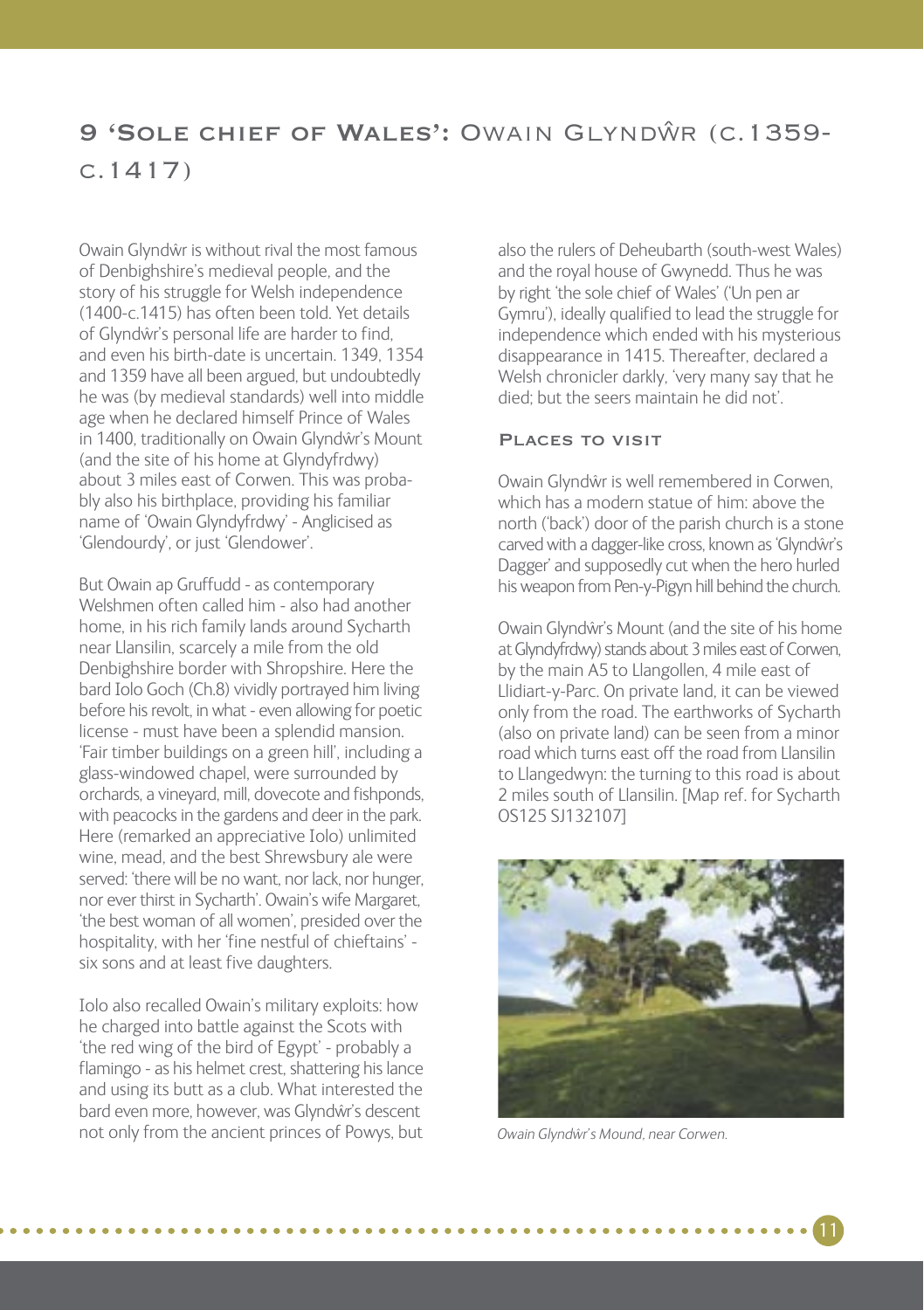## 10 Rescuer of the Red Dragon: Rhys Fawr ap Maredudd (c.1460-c.1520)



*The Arms of Rhys ap Maredudd.*

At the crisis of the battle of Bosworth (1485), King Richard III and his household knights charged full-tilt into the little band of men around Henry Tudor, his rival for the throne. Richard himself bowled over Sir William Brandon, Henry's standard-bearer, and the green and white Tudor standard with the red Welsh dragon was toppling to the ground when it was seized by a Welshman of Henry's bodyguard - Rhys ap Maredudd of Denbighshire, known as Rhys Fawr ('Big Rhys'). Rhys stoutly defended the dragon banner, rallying Tudor's men until Sir William Stanley's force rode to their rescue. Then, as Richard's men fell or fled and the monarch's horse foundered in a bog, Rhys Fawr killed King Richard III with his halberd.

So ran the family tradition later set down by the Denbighshire bard Tudur Aled, though there is little documentary evidence to corroborate its details. A contemporary chronicler, however,

did record that Richard was slain by a Welshman's halberd: and Rhys's family certainly displayed an uprooted white rose with royal purple leaves – perhaps symbolising the death of the last Yorkist king - between the claws of the rampant lion in their heraldic arms.

The descendant of an ancient Welsh family, Rhys ap Maredudd came from Pentrefoelas in Mynydd Hiraethog, on the wild western boundary of Denbighshire. He certainly led a band of retainers to join Henry Tudor's march through Wales to Bosworth Field, but if the story of his exploits there is entirely true, it seems surprising that he received few direct rewards when Tudor became King Henry VII.

As the founder of a dynasty, however, Rhys was an undoubted success: for among his many descendants were the renowned Denbighshire gentry families of Prys, Wynn, Gethin and Vaughan, as well as many notable - if not always praiseworthy - Denbighshire characters. His son Robert - one of eleven children - became Cardinal Wolsey's personal chaplain; while among Robert's sixteen offspring was Elys Prys, the notorious 'Doctor Coch' ('Red Doctor'), who gained both wealth and hatred as a 'dissolver' of monasteries and the tyrannical agent of Robert Dudley, Earl of Leicester. And Rhys's great-grandson Captain Thomas Prys - Elizabethan bard, pirate, soldier and wastrel - claimed to be the first man ever to smoke the new 'tobacco weed' in the streets of London.

### Places to visit

The remains of Rhys Fawr's monument can be seen in Ysbyty Ifan church, on the B4407 south of Pentrefoelas - the site of his now vanished home.

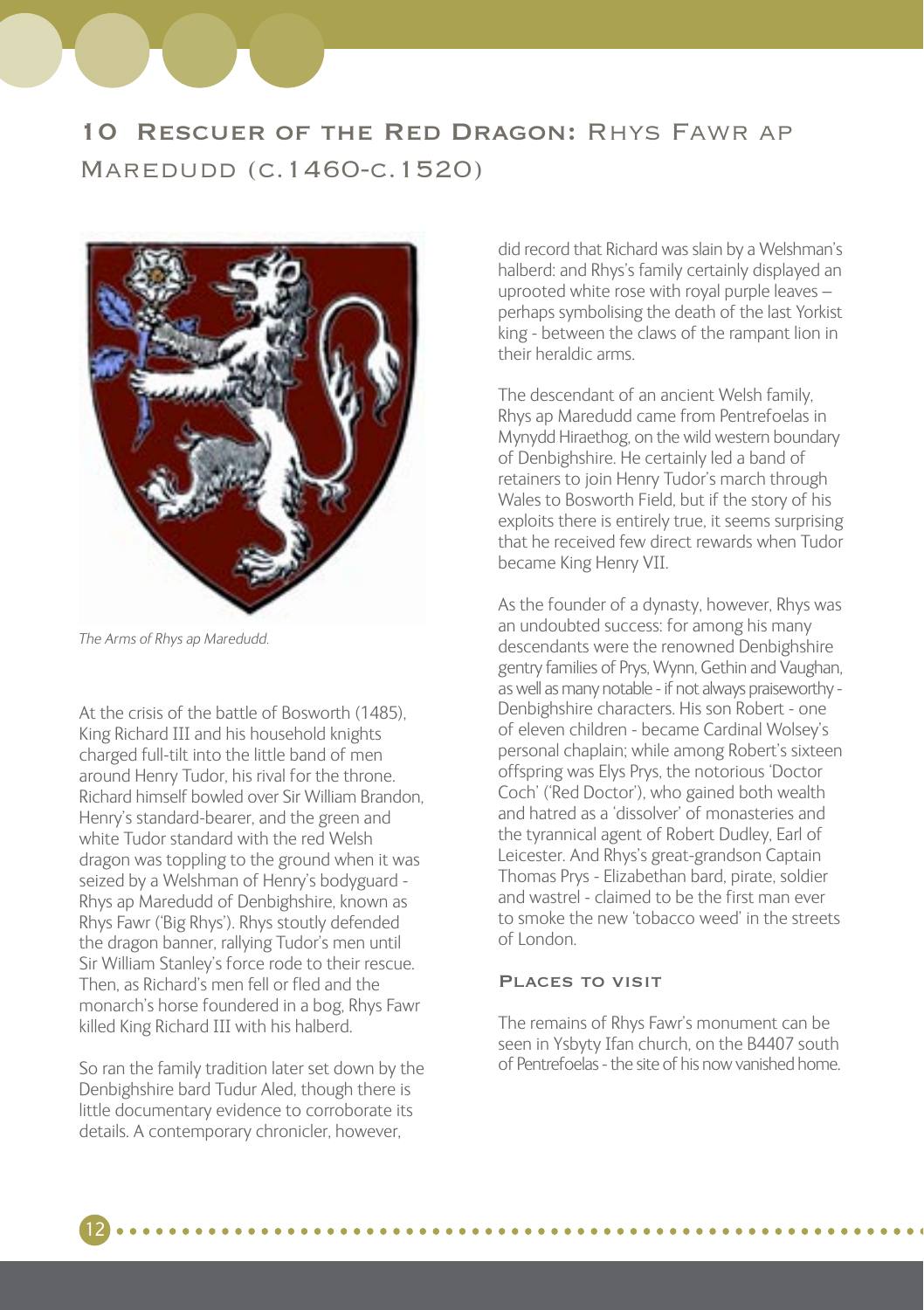### 11 'The most complete man': 'Sir' Richard Clough of Denbigh, Antwerp & Bachegraig (c.1530-1570)



*Portrait of Sir Richard Clough.*

Among the many outstanding personalities produced by Tudor and Stuart Denbighshire - 'the Power House of Renaissance Wales' - few were more remarkable than Richard Clough. The fifth son of a Denbigh glover, he was educated as a chorister at Chester Cathedral (where his fine voice and quick intelligence soon attracted influential patrons), moved on to London, and made a youthful pilgrimage to Jerusalem - where he became an honorary 'Knight of the Holy Sepulchre', whence the 'Sir' sometimes attached to his name.

In his early twenties, Clough moved to Antwerp - the commercial capital of northern Europe - as 'factor' (or manager) for Sir Thomas Gresham, 'the Queen's Merchant Royal' and originator of the adage that 'Bad Money Drives Out Good'. Thus he became the leading loan-negotiator, supplier of European goods (including smuggled armaments), and gatherer of political intelligence for Queen Elizabeth's government. Though he had a passion for detailed reports ('he is very long and tedious in his writing', sighed Gresham) Clough was also a man of wide-ranging ideas: he was instrumental in founding the London Royal Exchange (ancestor of the Stock Exchange), and enthusiastically aided the Denbigh geographer Humphrey Llwyd (Ch.13) who called him 'the most complete man'.

Having grown (in the words of a later Denbigh saying) 'as rich as a Clough', Richard briefly returned home in 1566-7, to marry the equally remarkable Katheryn of Berain (Ch.12) and begin his 'prodigy' mansions of Bachegraig near Tremeirchion and Plas Clough near Denbigh: built in Antwerp style by Flemish craftsmen, these were the first brick houses in Wales. Then he returned to an increasingly war-torn Europe for further adventures - including arrest as a spy - only to die at Hamburg in 1570, aged scarcely forty. Clough's scheme for making the river Clwyd navigable thus remained unrealised, but he clearly never forgot his origins. His heart (and some say his right hand) were sent home in a silver casket, to be buried at a now unmarked spot within St. Marcella's parish church near Denbigh.

#### Places to visit

Bachegraig (Bach-y-Graig). Though the main block of Clough's mansion has gone, substantial parts of it remain in use as a working farm: visitors can also walk a fascinating woodland nature trail in the grounds (small charge, apply at farmhouse). Bachegraig stands about 12 miles south-west of Tremeirchion, via a minor road (signposted Denbigh and Trefnant) turning west (right) off the B5429 Tremeirchion-Bodfari road. Park by the bridge over the river Clwyd: from there the house can be seen across the fields to the left, or reached by a marked track.

Plas Clough (private residence) with its Flemish stepped gables bearing the initials 'R.C.' (Richard Clough), can be glimpsed to the west (left) of the A525 Denbigh-St. Asaph road, about a mile north of Denbigh.

St. Marcella's (Whitchurch or Eglwys Wen) parish church, well worth a visit, is about a mile east of Denbigh town centre, via the A525 towards Ruthin and a minor road. Open first Saturday of each month 10am-noon, April-October, or by prior arrangement. Telephone 01745 812284 to arrange alternative opening times Rev. J. Smith.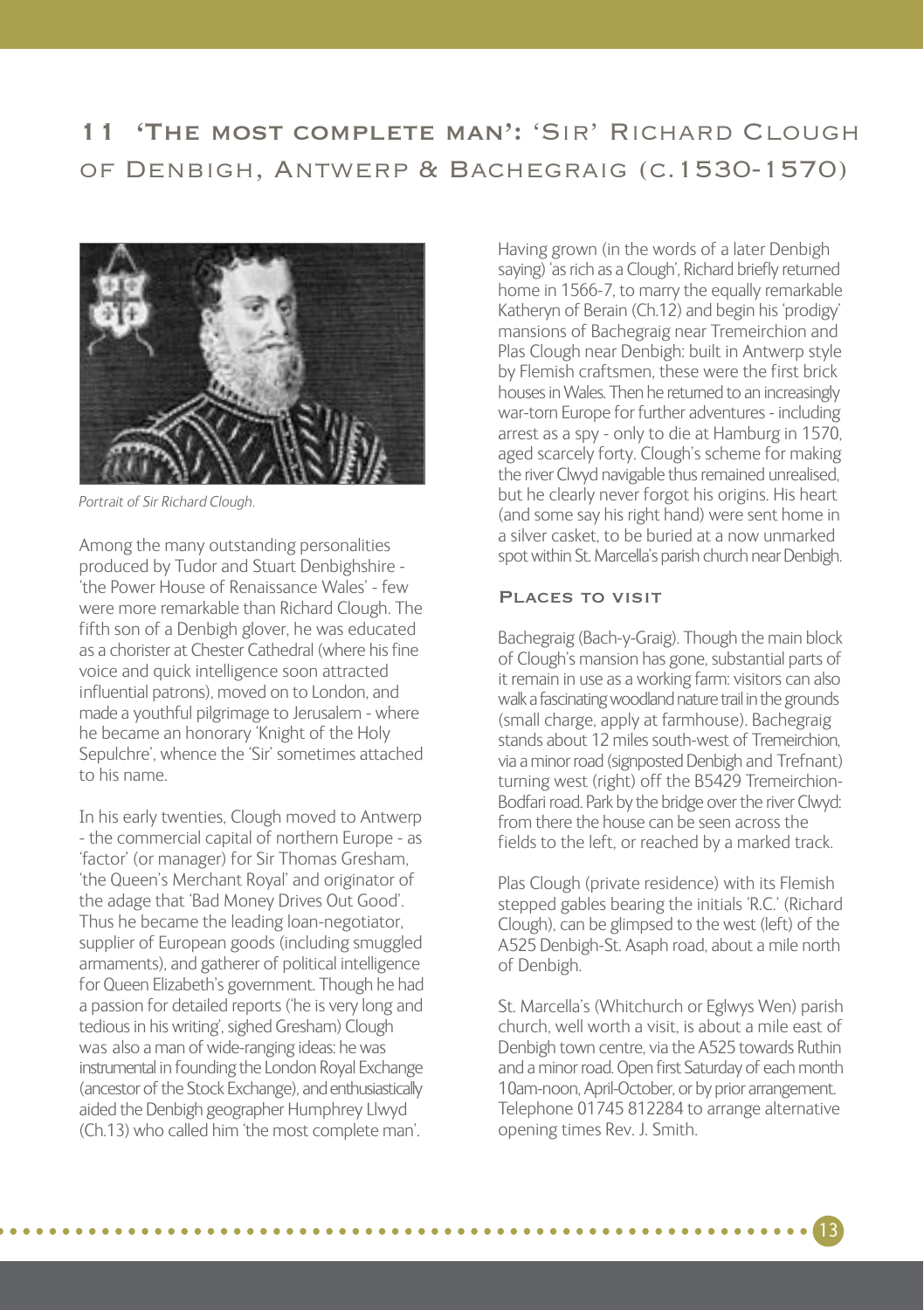### 12 'Mam Cymru' - 'Mother of Wales': Katheryn of Berain (1535-1591)



*Katheryn of Berain by Adriaen Van Cronenburgh. By kind permission of the National Museum of Wales.*

Katheryn of Berain is said to have been the illegitimate great-granddaughter of King Henry VII, and thus the cousin of Queen Elizabeth who gave her a corset and a pair of slippers. She is also said to have disposed of an unwanted lover by pouring molten lead into his ear, and then burying him in her orchard. These particular tales are almost certainly mythical: but the real-life career of this extraordinary Denbighshire lady was scarcely less remarkable.

The daughter of Tudur ap Robert Vychan of Berain near Henllan, and grand-daughter of the Breton Sir Roland Veleville - allegedly but not actually Henry VII's 'natural' son - Katheryn was a considerable heiress. She was also a famous beauty, though the somewhat calculating look of her portrait is borne out by her matrimonial manoeuvrings. Her first marriage (in 1557) was to John Salusbury, heir of the most powerful

14

contemporary Denbighshire family. When he died nine years later, she married the fabulously wealthy 'Sir' Richard Clough (Ch.11), who allegedly proposed on the way to John's funeral, thus narrowly beating Maurice Wynn of Gwydir, who had politely waited until after the ceremony. Wynn in fact became her third husband in 1573, when he himself already had fifteen children by two previous wives. Katheryn then arranged for one of her Wynn step-daughters (aged nine) to marry her eldest son (aged ten) by her first marriage. And ten years later, after Wynn's death, she betrothed her own infant daughter by him to young Simon Thelwall, whose father Edward Thelwall at the same time became Katheryn's own fourth and final husband.

With her six children (two by each of her first three husbands), at least sixteen step-children, thirty-two surviving blood grandchildren, and almost innumerable descendants, Katheryn well deserved her title of 'Mam Cymru' - the Mother of Wales. Though some (including her stepson Sir John Wynn) called her 'a Siren and a base Enchantress', many poorer folk praised her kindness and charity. 'Never was there a hungry man at her door', mourned the bard Rhisiart Phylip after her death, 'who did not receive a dinner sufficient for nine: it is right that she should be remembered'.

#### Places to visit

Surprisingly, there is little to directly commemorate Katheryn of Berain: her grave at Llanefydd church (2.5 miles north-west of Henllan) is unmarked. Berain itself, between Henllan and Llanefydd, is a private house. An effigy of her first husband, John Salusbury, appears among the 'mourners' on his parents' fine tomb at St. Marcella's, Denbigh. For Bach-y-Graig (which Katheryn helped her second husband to build) see Ch.11.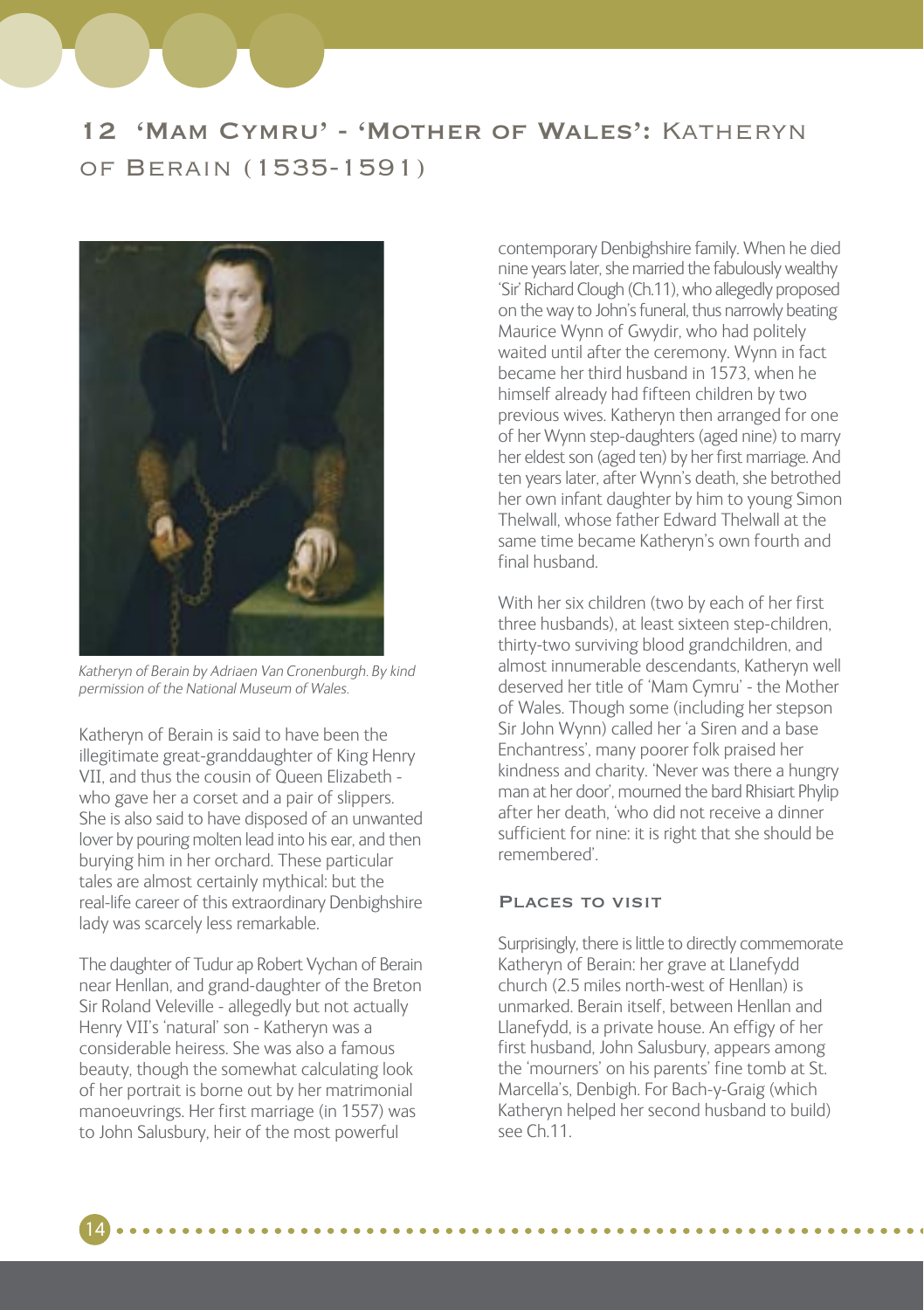### 13 'Most universally learned': Humphrey Llwyd of Denbigh (1527-1568)



*Monument for Humphrey Llwyd at St. Marcella's Church, Denbigh.*

In St. Marcella's church near Denbigh - virtually the Westminster Abbey of Tudor Denbighshire - stands the fine Renaissance-Classical monument of Humphrey Llwyd: a man described by the Bible translator William Salesbury (see Ch.14) as 'the Welshman most universally learned in history, and most singularly skilled in rare subtleties'. Llwyd's contemporaries, indeed, could scarcely praise him enough as 'a noble learned man', 'a person of great eloquence', 'a sound philosopher and most noted antiquary'.

Physician, historian and pioneer geographer, musician and Member of Parliament - in fact the ideal Renaissance 'all-rounder' - Humphrey Llwyd (or Lhuyd) was born in 1527 at Old Foxhall, between Denbigh and Henllan. After studying medicine at Oxford, he became for fifteen years household physician to the Earl of Arundel, marrying the sister of Arundel's son-in-law, Lord Lumley - for whom he bought the books which later formed the basis of the British Museum Library. While living in the cultured Arundel-Lumley household, Llwyd himself also wrote voluminously, pouring out volumes on Welsh history and geography, translations of Welsh chronicles, and treatises on health and medical diagnosis including a 'Judgement of Urines'.

In 1563 Humphrey returned to live at Denbigh Castle, becoming an alderman of the town and also its Member of Parliament. As such he performed one of his greatest services to Wales, by steering through the Commons the act authorising the translation of the Bible and Book of Common Prayer into Welsh. But Llwyd's chief claim to the fame which (according to his personal motto) 'is more lasting than wealth', is his pioneering map of Wales. This was sent from Denbigh - where Llwyd lay dying, aged forty-one, of a fever caught in London - to the Antwerp publisher Ortelius, a contact made via Richard Clough (Ch.11). It appeared in 1573 in Ortelius' famous world atlas - Theatrum Orbis Terrarum the first map of Wales ever published.

#### Places to visit

Llwyd's monument can be seen at St. Marcella's, Whitchurch, near Denbigh: for details of opening see Ch.11. Llwyd's family home at Old Foxhall (a private working farm) stands about a mile NW of Denbigh, off the B5382 Denbigh-Henllan road. Nearby are the spectacular ruins of Foxhall Newydd, a great Jacobean mansion which was never completed. Denbigh itself will repay a visit. The leaflet Exploring Denbigh describes the main features of interest and is available from the Library, Museum and Art Gallery in the town centre.



*Llwyd's Map of Wales, 1573. This was the first map of Wales ever published. By kind permission of the National Library of Wales.*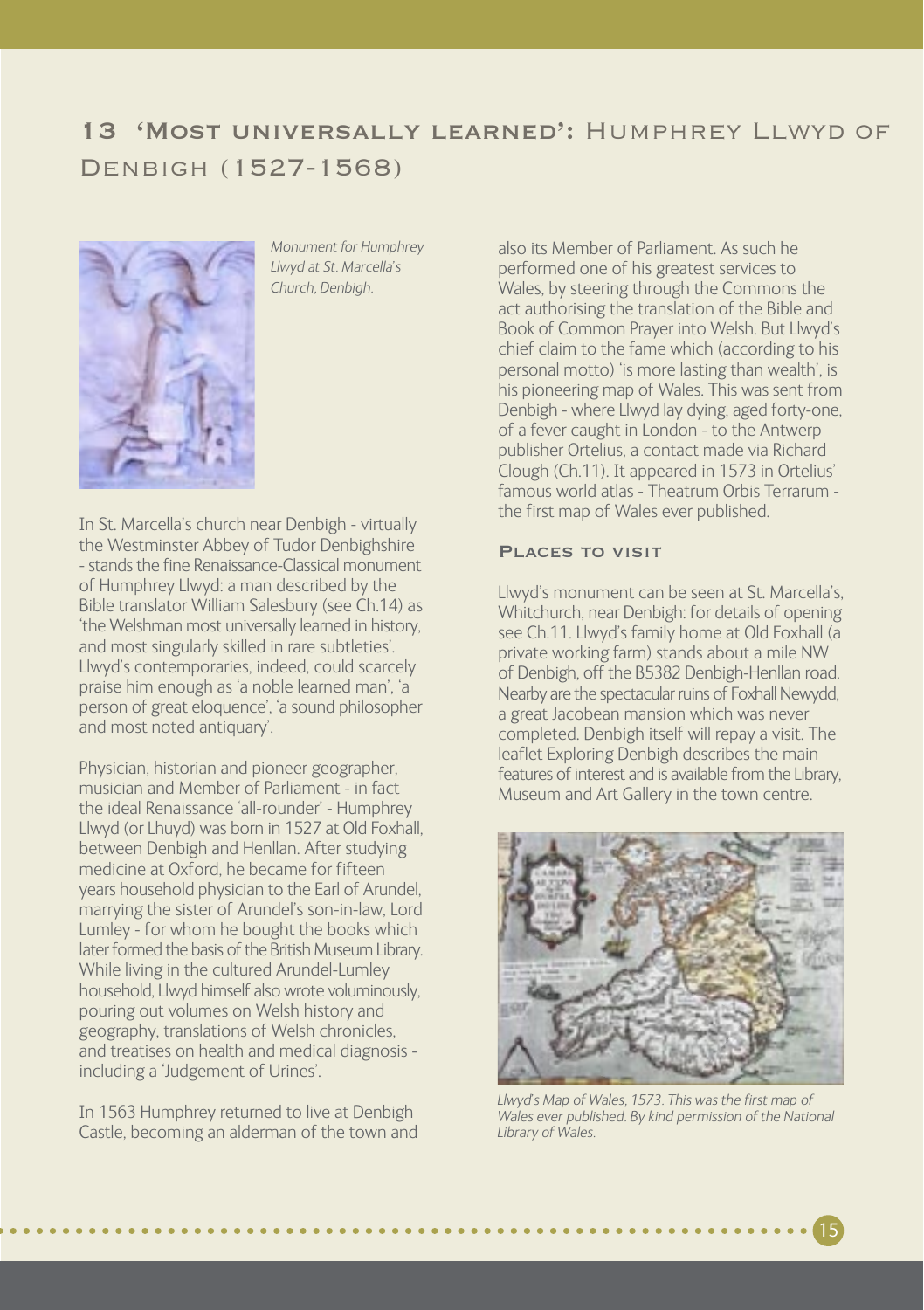### 14 'The Gospel in our native tongue': The Elizabethan Bible Translators



If the Bible had not been translated [into Welsh], the language would undoubtedly have been gravely weakened, might possibly have become extinct'. So writes Professor Glanmor Williams historian of the Welsh Reformation, and few now doubt that the Elizabeth translations of the Bible and Prayer Book were crucial to the survival of the Welsh language. Denbighshire and particularly the 'St. Asaph group' of scholars - played the leading role in this work.

*1588 Bible.*

During the Middle Ages, Latin had been the language of 'official' religion throughout Britain. And though the Tudor Protestant Reformation soon liberated Englishmen to worship and read the Bible in their own language, for most Welshmen the English words of the new translations were as opaque as the old Latin: for Welsh-speakers 'the Word of God' remained 'shackled in fetters'.

Thus declared William Salesbury of Llansannan (c.1520-c.1584), a pioneering and relentless agitator for Welsh translation and hence 'one of the greatest sons of Denbighshire'. The author (among many other works) of the first Welsh-English dictionary, Salesbury joined with Bishop Richard Davies (1501-81) of St. Asaph and Humphrey Llwyd (Ch.13) in successfully promoting the Act of Parliament which authorized translation in

1563. Four years later, in 1567, Salesbury and Davies published the first Welsh translation of the New Testament and Book of Common Prayer.

The translation of the Old Testament fell however to Dr William Morgan (1545-1604), later in turn Bishop of St. Asaph: he also revised the earlier New Testament, substituting everyday Welsh words for the scholarly language favoured by Salesbury. Morgan's prodigious labours were mainly carried out in 1578-87, while he was vicar of Llanrhaeadr-ym-Mochnant, near Denbighshire's southern boundary. Among his helpers was Gabriel Goodman (1528-1601), the Ruthin-born Dean of Westminster, who lent him books and provided hospitality when he went to London to see his manuscript through the press. William Morgan's first Welsh translation of the complete Bible was published in the 'Armada Year' of 1588, to unbounded enthusiasm throughout Wales. 'That which was dark for us, you have filled with light', rejoiced the bard Owain Gwynedd, while an ecstatic Monmouthshire parson urged: 'To buy this - and be free from oppression - go sell your shirt, you Welshman'.

#### Places to visit

The Victorian memorial to the Bible Translators stands outside St. Asaph Cathedral, which is well worth visiting in its own right. Open most days, daylight hours.

Gabriel Goodman is twice commemorated in St. Peter's Church, Ruthin - on the brass of his parents and by a strikingly coloured bust. Goodman's hospital, almshouses and old Grammar School form a pretty 'close' behind the church. (Church open April-September 9am-5pm) The leaflet Exploring Ruthin available from Tourist Information Centres gives further details of things to do and see in this picturesque medieval town.

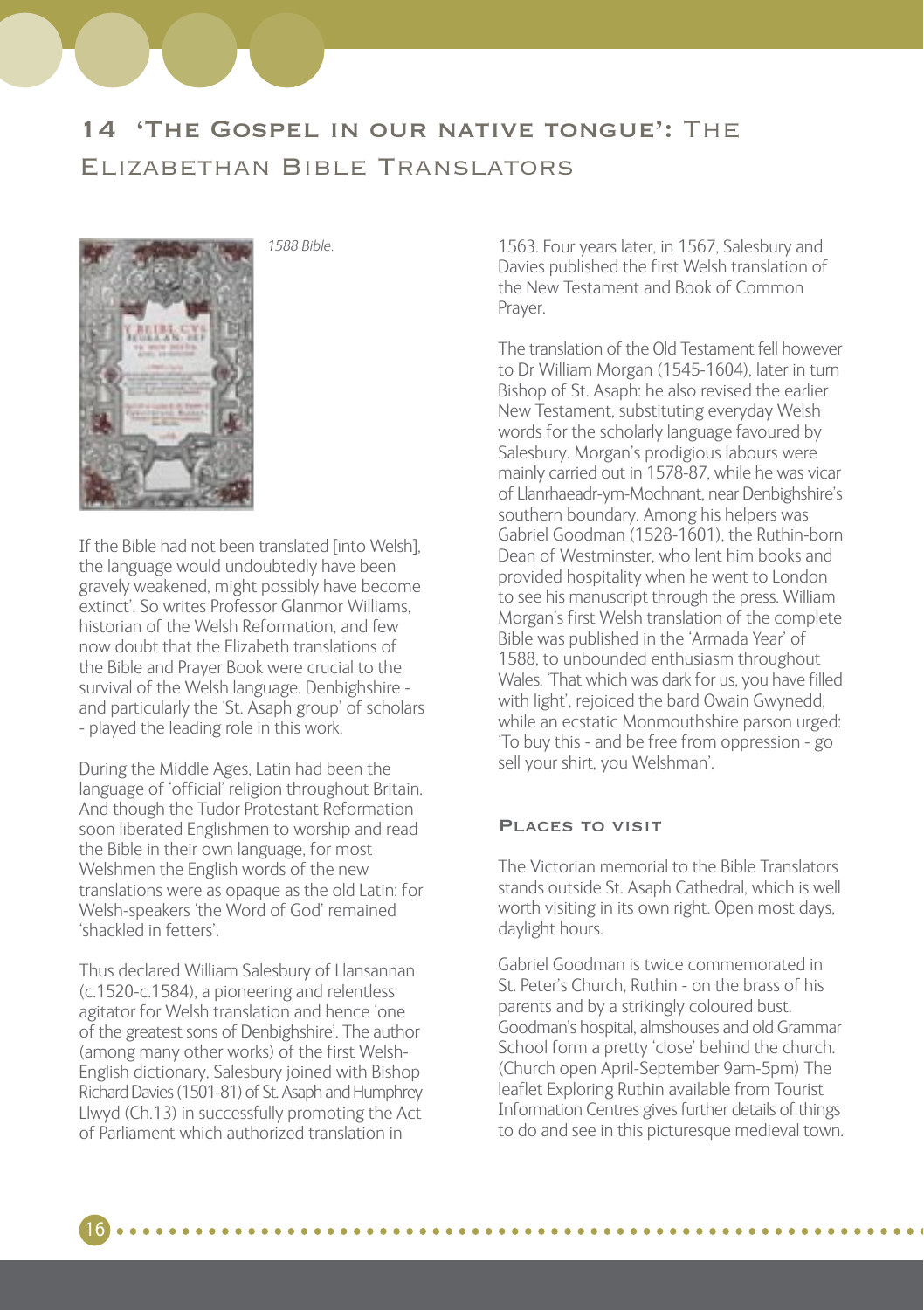### 15 THE ENTREPRENEURS: THE MYDDELTON FAMILY of Denbigh and Chirk



*Sir Thomas Myddleton, 1586 - 1666, The National Trust, Chirk Castle.*

Richard Clough (Ch.11), Humphrey Llwyd (Ch.13) and William Salesbury the Bible Translator (Ch.14) were all influential far beyond the boundaries of their native Denbighshire. But for solid commercial success and wide-ranging entrepreneurial enterprise, it would be hard to match the Myddelton family of Galch Hill and Gwaenynog near Denbigh.

Despite their adopted English surname, the Myddeltons claimed descent from the medieval Welsh nobleman Rhirid Flaidd ('Rhirid the Wolf'), whose wolf's head device they displayed on their family arms. These appear on a brass in St. Marcella's church, depicting Richard Myddelton (d.1575), Governor of Denbigh Castle, surrounded by serried ranks of seven daughters and nine sons. Of this talented brood, the most enterprising was Sir Hugh Myddelton (1560-1631). After apprenticeship to a London merchant, he became the friend and businesspartner of Sir Walter Raleigh, a Merchant Adventurer, and above all the promoter-engineer of the 'New River', a forty-mile long channel which brought fresh drinking water from Hertfordshire to the

rapidly-expanding city of London. Six times M.P. for Denbigh, Sir Hugh also helped to obtain the town's Elizabethan charter, and presented cups of silver from his Welsh 'Mines Royal' to both Denbigh and Ruthin.

Hugh's elder brother Sir Thomas Myddelton (1550-1631) was even more spectacularly successful as a London business-man: unlike Hugh's imaginative but not always lucrative projects, Thomas's ventures always made money. Banker, financier, and pioneer investor in the East India and Virginia Companies, Thomas was also a close associate of Queen Elizabeth's master-spy Sir Francis Walsingham, and a trusted government adviser. Though elected Lord Mayor of London in 1613, he maintained links with Denbighshire, purchasing Chirk Castle (still owned by his descendants) and financing Welsh religious literature, notably the first easily affordable Welsh Bible, 'Y Beibl Bach' ('Little Bible') of 1630.

Apart from the 'black sheep' brother William - a Roman Catholic convert and exiled conspirator against Queen Elizabeth – the Myddeltons leaned towards Puritanism. Together with their growing local influence, this exacerbated their long and sometime bloody feud with their Denbighshire rivals, the 'High Church' Salusburys of Llewenni and Salesburys of Rug. When Civil War between King and Parliament broke out, the rivals inevitably took opposite sides, bringing the Parliamentarian General Sir Thomas Myddelton II (the Lord Mayor's son) into direct conflict with the Royalist Colonel William Salesbury, 'Old Blue Stockings' Ch.16.

#### Places to visit

For Denbigh, see Ch.13. St. Marcella's Church, see Ch.11. Chirk Castle open March-October 12 noon-5pm Wednesday-Sunday, Garden open March-October Wednesday-Sunday 10am-5pm.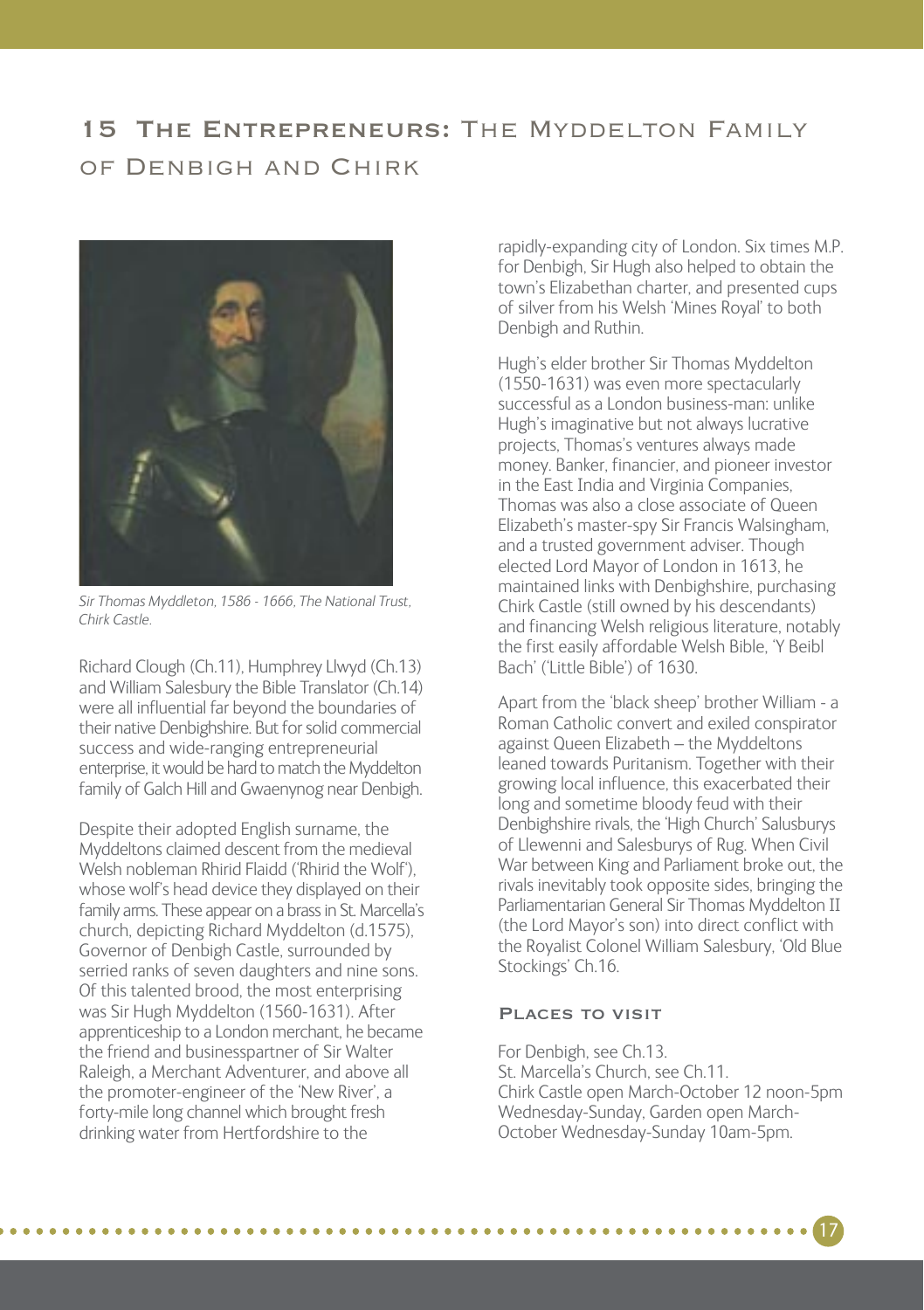## 16 'Old Blue Stockings': Colonel William Salesbury (1580-1660)



*'Old Blue Stockings'. By kind permission of Nancy, Lady Bagot.*

The face which stares squarely from William Salesbury's portrait leaves no doubt that he was, as an opponent complained, 'A very wilfull man'. When it was painted in 1632, he had already led a full and active life, serving during his twenties as a privateer in the West Indies aboard the 'Barque Wylloby' - seen in the top right hand roundel. He returned to unexpectedly inherit his family estates around Bachymbyd (between Ruthin and Llanrhaeadr) and Rug, near Corwen. He found them run down and in debt - even the mansions were mortgaged and it took him thirty years of hard graft and frugal living to recover them.

A plain man, as his countrified clothes and his nickname 'Old Blue Stockings' declared, he was sustained by the devout piety proclaimed in the portrait's Welsh motto; 'A vynno dew dervid' - 'What God wills shall come to pass'. His few leisure hours were spent in writing religious verse, and among his first actions after recovering Rug was to build the lovely and virtually

18

unaltered chapel still to be seen there.

But the greatest test of Salesbury's 'wilfullness' was still to come when the portrait was painted. At the beginning of the Civil War in 1642, although by then into his sixties, he took command of Denbigh Castle - which he had repaired at his own expense - for King Charles I. There he received the King in 1645, treating him to two hours of 'plain speaking' which made Charles ruefully remark, 'Never did a prince hear so much truth at once'. And there, between April and September 1646, he held off a much superior force of Parliamentarian attackers in an epic six-month siege.

With 'hearts as hard as the very foundations of the castle, being an unpierceable rock', Salesbury and his garrison defied cannon bombardments, attempts to cut off their water supply, and polite but increasingly exasperated demands for surrender. Only when he received a direct royal command did 'Old Blue Stockings' at last march out with the honours of war, from one of the very last fortresses in Britain to hold out for the King.

#### Places to visit

Rug Chapel comissioned by 'Old Blue Stockings' in 1637. Rug opening times: April-September 10am-5pm Wednesday-Sunday. Last entry 4.30pm. Contact: 01490 412025. Denbigh, see  $Ch13$ 



*Rug Chapel. Photo: CADW.*